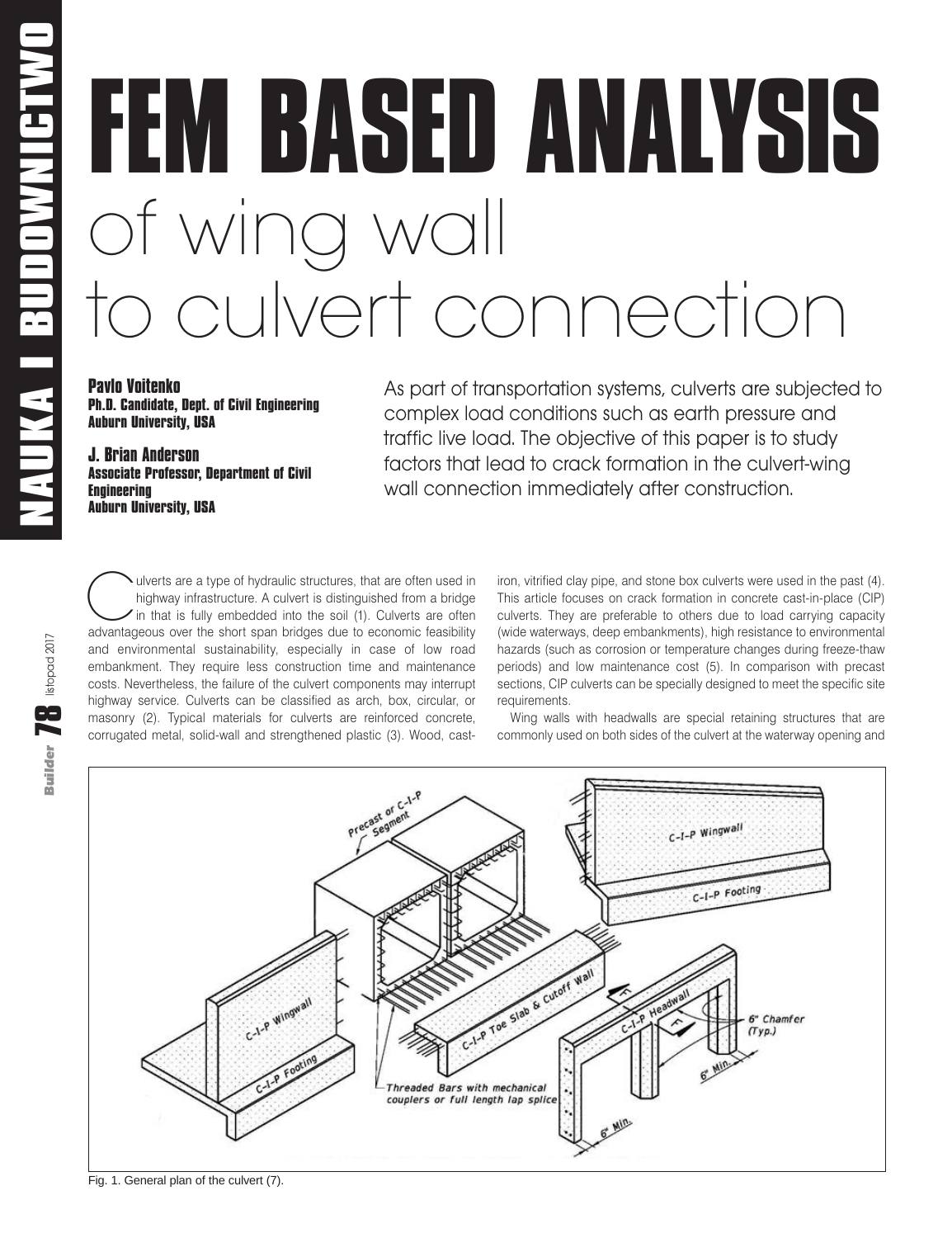

Fig. 2. Culvert distress a) Centerville, AL; b) AL 49 near Dadeville, AL.



Fig. 3. Elastic perfectly plastic model (a); hyperbolic stress-strain relation (b) (14).

exit. The main purpose of these structures is to hold the backfill from sliding to the entrance and protect the soil from eroding (6). The wing wall is usually cast in place at an angle to resist lateral soil pressure and direct the stream into the culvert. Since ground conditions are unique for each site, specifically designed, CIP wing walls are recommended (5). Wing walls may or may not be attached to the headwall. However, for large culverts, the headwalls and wing walls should always be separated by a structural expansion joint (6).

Box culverts are classified as a special category of bridges if they are 3 m wide in a direction parallel to the roadway (1), and the maximum span length for the single section should not exceed 6 m (5). As bridges, they are subject to cycles of traffic load, hydrostatic pressure (inside and outside), and non-uniform soil pressure. The critical combination of these loads can result in damage or loss of serviceability. Since the underlying soil and backfill may consist of different layered components (various soil types), there is a probability of non-uniform settlement under the applied load (2). Also, these structures constantly deteriorate due to water flow through them and therefore must be designed, constructed and maintained appropriately (2).

Traditional design considers the culvert and wing wall integral as one system with or without (Fig. 1) an expansion control joint (8–10). However, for large culverts, the barrel and the wing walls are designed differently. The barrels are designed following the same code provisions as for bridges (8,10) and the wing walls are designed as cantilever retaining walls to resist out-of-plane backfill pressures (6). Thus, in the case of loosely compacted soil under the culvert or excessive traffic load, differential settlement of the components may result in tensile stresses and cracks all over the wing to culvert connection (Fig. 2).

## **Problem statement**

The problem of cracking along the vertical contraction wing joint in newly built culvert was recently reported in Alabama. The first one, located near Centerville, has cracked after the formwork was removed and before backfill was placed (Fig. 2a). The second, on AL49 near Dadeville, cracked along the wing to culvert connection after construction was completed (Fig. 2b). Non-uniform settlement of the soil base under the culvert and wing wall with inappropriate/inadequate maintenance were indicated as possible reasons for the crack formation rapidly after construction.

The objective of this article is to investigate the stresses and deflection along the culvert to wing wall connection under different load and backfill geometry combinations that may lead to crack formation using 3D FE modeling.

#### **Literature review**

In the past years, a large number of culverts were inspected, instrumented, reanalyzed, and rebuilt all over the world.

133 precast culverts were inspected in Ohio state to evaluate durability. Joint leakage was reported as the main issue with the barrels and that there is no connection between damage and the age of the structure.

Musser (12) analyzed the behavior of three-sided precast box culverts based on data collected by Utah DOT. Reports show that 53% of culverts have tension cracks at the bottom slab as well as in the walls. The conclusions were that the ground key and metal straps between sections had a negligible effect due to installation deficiencies, erosion and scours.

Also, a number of studies of the crack formation problem were done using finite element (FE) modeling. One of them focused on research reason of large cracks development in CIP culvert box right after construction (13). To properly analyze the soil, 2D FE model with elastic, inelastic, consolidation and creep components was simulated. It was concluded that the soil settlement produces a "beam like" effect to the whole structure in the direction perpendicular to the traffic.

Most of the research studies were focused on conditions and serviceability of the barrels. The cracking along the wing to culvert connection has generally not been considered.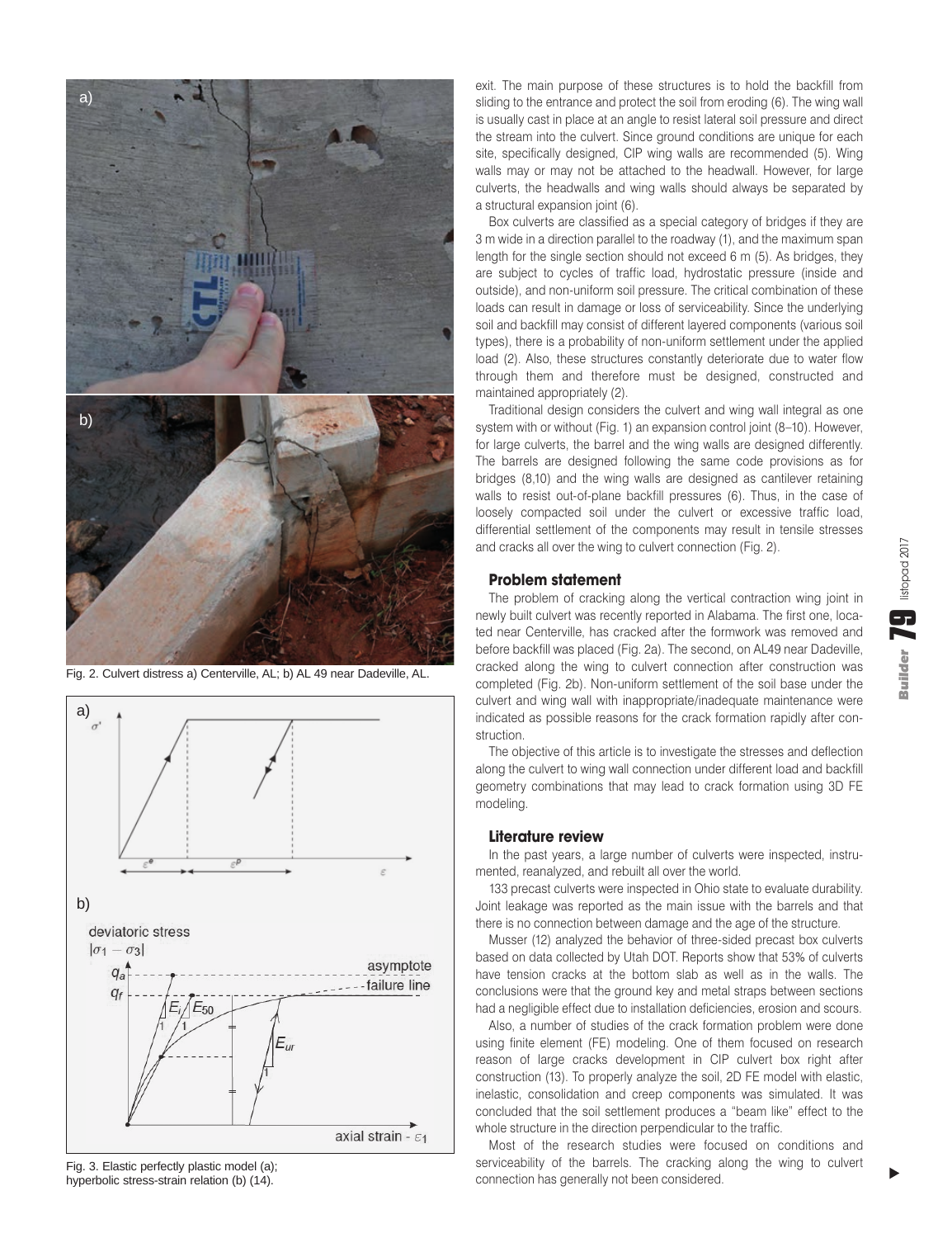

Fig. 4. Local numbering and position of nodes (•) and integration points (x) of: a) 10-node wedge element; b) 6-node plate triangle (17).

|  |  |  | Table 1. Material parameters |
|--|--|--|------------------------------|
|--|--|--|------------------------------|

| <b>Layers</b>                     | Unit<br>weight<br>unsat/sat<br>$(kN/m^3)$ | <b>Modulus of elasticity,</b><br>(MPa) |                |                                            | Poison<br>ratio, v       |                          | Friction<br>angle,<br>$\varphi$ (°) | <b>Dilatancy</b><br>angle, $\Psi$<br>(°) | Cohesion.<br>c $(kN/m2)$ |     |
|-----------------------------------|-------------------------------------------|----------------------------------------|----------------|--------------------------------------------|--------------------------|--------------------------|-------------------------------------|------------------------------------------|--------------------------|-----|
|                                   |                                           | Е                                      | $E_{50}$ ref   | $\mathrm{E}_{\mathrm{oed}}^{\mathrm{ref}}$ | $E_{ur}$ ref             | $\mathbf{v}$             | $V_{\rm ur}$                        |                                          |                          |     |
|                                   |                                           |                                        |                |                                            | Mohr-Coulomb             |                          |                                     |                                          |                          |     |
| Backfill                          | 19                                        | 68                                     | $\overline{a}$ | ۰                                          | $\overline{\phantom{a}}$ | 0.3                      | $\overline{\phantom{0}}$            | 30                                       | $\bf{0}$                 | 6.9 |
| 1st layer<br>$(0-1.5m)$           | 17/20                                     | 20                                     | $\overline{a}$ | $\overline{\phantom{a}}$                   | $\overline{\phantom{a}}$ | 0.3                      | $\overline{a}$                      | 34                                       | 4                        | 6.9 |
| 2nd layer<br>$(1.5-$<br>4.5m)     | 17/20                                     | 40.5                                   | $\overline{a}$ | $\overline{a}$                             | $\overline{\phantom{a}}$ | 0.3                      | $\overline{a}$                      | 34                                       | $\overline{4}$           | 6.9 |
| 3rd layer<br>$(4.5 -$<br>$7.6m$ ) | 17/20                                     | 55.7                                   | $\overline{a}$ | $\overline{a}$                             | $\overline{a}$           | 0.3                      | $\overline{\phantom{a}}$            | 34                                       | $\overline{4}$           | 6.9 |
|                                   |                                           |                                        |                |                                            | <b>Hardening Soil</b>    |                          |                                     |                                          |                          |     |
| 1st layer<br>$(0-1.5 \text{ m})$  | 17/20                                     | $\overline{a}$                         | 20             | 16                                         | 60                       | $\overline{\phantom{a}}$ | 0.2                                 | 34                                       | 4                        | 6.9 |
| 2nd layer<br>$(1.5 -$<br>4.5m)    | 17/20                                     | ×,                                     | 40.5           | 32                                         | 121                      | $\overline{a}$           | 0.2                                 | 34                                       | $\overline{4}$           | 6.9 |
| 3rd layer<br>$(4.5 -$<br>$7.6m$ ) | 17/20                                     | ä,                                     | 55.7           | 44.5                                       | 158                      | ٠                        | 0.2                                 | 34                                       | $\overline{4}$           | 6.9 |
| Filling<br>material               | $\overline{4}$                            |                                        | 250            | 250                                        | 650                      |                          | 0.3                                 |                                          |                          |     |
|                                   |                                           |                                        |                |                                            | Linear-elastic           |                          |                                     |                                          |                          |     |
| Concrete                          | 24                                        | 21000                                  |                |                                            |                          | 0.2                      |                                     |                                          |                          |     |







Fig. 5. Backfill construction stages.relationship in the joint\*.